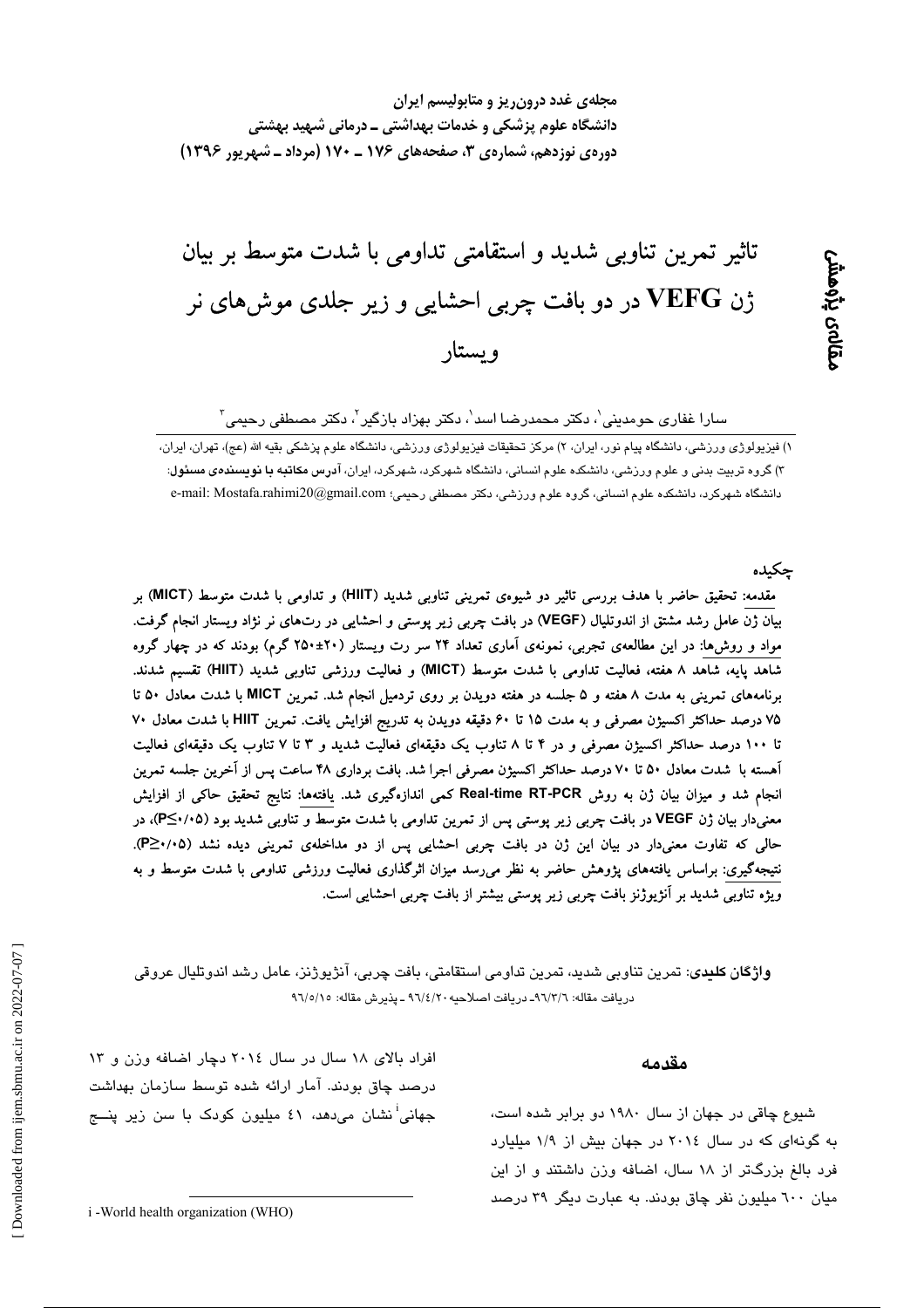سال در سال ۲۰۱٤ چاق بودند و این در حالی است که چاقی قابل پیشگیر *ی* است.<sup>۱۰۲</sup>

به طور گستردهای پذیرفته شده که بافت چربی سفید (احشایی و زیر پوستی) یک اندام اندوکراینی مهم است که چندین هورمون و سایتوکاین تولید و ترشح میکند. به مجموع این پروتئینهای پیام رسان، آدییوکاین گفته می شود که برخی از اعمال متابولیکی، مانند متابولیسم چربی، تعادل انرژی، حساسیت انسولینی، آنژیوژنز و هموستاز عروقی را تسهيل ميكنند. آديپوكاينها همچنين در پاسخهاى التهابي و ايمونولوژ*ی* مشارکت دارند.<sup>۳</sup>

فعالیت ورزشی از یک سو و چاقی از سوی دیگر، تولید و رهایش سایتوکاینها و آدیپوکاینهای مختلف در یافت چربی را تغییر میدهند و به دنبال آن تغییرات زیادی در سوخت و ساز و سایر فرآیندهای متابولیکی حاصل میشود. تاکنون مطالعات اندکی در زمینهی تاثیر ورزش بر فعالیت بافت چربی انجام شده است. با این وجود، نشان داده شده است که فعالیت ورزشی استقامتی تاثیر بیشتری بر آدیپوکاینهای تولید شده از بافت چربی زیر پوستی نسبت به بافت چربی احشایی دارد.<sup>؛</sup> به طور مثال، اجرای تمرین اختیاری به مدت چهار هفته بر روی چرخ دوار در رتها موجب افزايش معنىدار بيان ژن چندين سايتوكاين (L-6، و IL-1 Ra $^{\rm i}$ ر (IL-1 Ra $^{\rm i}$ ) در چربی زیر پوستی شده، در حالی که تغییر*ی د*ر بافت چربی احشایی ایجاد نشد. این پدیده نشان میدهد که چربی زیر پوستی نقش ویژهای در پاسخ سازشی به فعالیت ورزشی دارد.° این موضوع در مطالعات دیگر در رابطه با آدیپوکاینهایی مثل IL-18 و ویسفاتین<sup>ا</sup>ً نیز تایید شده است.<sup>۳</sup> از سوی دیگر، در مطالعهای گزارش شده است که شش ماه تمرین هوازی با شدتهای مختلف در آزمودنی های انسانی منجر به کاهش ذخایر بافت چربی میشود، در حالی که تاثیری بر سطوح پلاسمایی ۲۷ سایتوکاین بررسی شده، نداشته است و رابطهای بین تغییرات توده بدن و غلظت سایتوکاینها وجود نداشت.<sup>٦</sup>

افزایش تودهی بافت چربی بدون عروق رسانی کافی منجر به كاهش اكسيژن رسانى و التهاب مزمن و در نهايت باعث افزایش خطر توسعه دیابت نوع دو خواهد شد.<sup>۵٬۷۸</sup> در حیوانات گزارش شده است که افزایش آنژیوژنز میتواند از بروز هایپوکسی و التهاب در بافت چربی محافظت کند. در

i -IL-1 Receptor antagonist (IL-1Ra):

این میان پروتئین VEGF-A و سایر عوامل رشد نقش مهمی در تحریک آنژیوژنز در بافت چرب*ی* دارند.<sup>۷۰۸</sup> اگر چه در چند مطالعهی محدود حیوانی گزارش شده است که فعالیت ورزشی موجب تغییر بیان ژن VEGF-A بافت چربی مي شود، <sup>۲۸</sup> با اين حال تفاوتهاي ناحيهاي بين توليد -VEGF در بافت چربی زیر پوستی''' و احشایی (درون شکمی''<sup>)</sup> و  $\rm A$ تاثیرات فعالیت ورزشی منظم بر تولید این ژن در چاقی همچنان ناشناخته است.^

در این زمینه، تاکنون چند مطالعهی محدود بر روی انسان و حیوان انجام شده است و برخی اشاره به عدم تغییر معنیداری ژن و پروتئین VEGF در بافت چربی انسان کردهاند<sup>۱۰</sup> و پرخی دیگر گزارش کردهاند که فعالیت ورزشی بيان ژن VEGF-A و گيرنده نوع دو آن در سلولهاي چربي احشایی رتها را افزایش میدهد.<sup>۲٬۸۰</sup>۹ نکته جالب توجه این که این افزایش فقط در بافت چربی درون شکمی و نه چربی احشایی مشاهده شده است.<sup>۸</sup> برای مثال، کزاروسکا<sup>۷</sup>و همکارانش مشاهده کردند که بیان ژن VEGF-A در بافت چربی زیر پوستی رتها به دنبال شش هفته تمرین هوازی با شدت متوسط افزایش مییابد.<sup>۳</sup> اما دی سنزو<sup>۷۱</sup> و همکارانش گزارش کردند که هشت هفته تمرین استقامتی تاثیری بر میزان پروتئین VEGF-A در بافت چربی زیر پوستی رتها ندارد، در مقابل میزان این پروتئین در بافت چربی احشایی افزایش می یابد.<sup>^</sup> در مطالعهی دیگر نیز مشخص شد که بیان ژن VEGF-A و گیرنده نوع دو آن در سلولهای چربی احشایی در رتهای نر ویستار به دنبال نه هفته فعالیت ورزشی افزایش مییابد.<sup>۹</sup>

با توجه به اثرات مفید تمرینات اینتروال شدید بر بافت چربی، تعیین پاسخ آنژیوژنیک و آنژیواستاتیک بافت چربی به این نوع تمرینات و مقایسهی آن با تمرینات تداومی با شدت متوسط میتواند به درک مکانیسمهای این الگوهای تمرینی در کاهش چاقی و بیماریهای مرتبط با آن کمک کند. هدف از این مطالعه، بررسی تاثیر تمرین تداومی با شدت متوسط و تناوبی شدید بر عامل اصلی آنژیوژنز (-VEGF .<br>(A) در بافت چربی زیر پوستی و احشایی بود.

iii -Subcutaneous

iv-Intra-abdominal v-Czarkowska

vi-Disanzo

ii -Visfatin

Downloaded from ijem.sbmu.ac.ir on 2022-07-07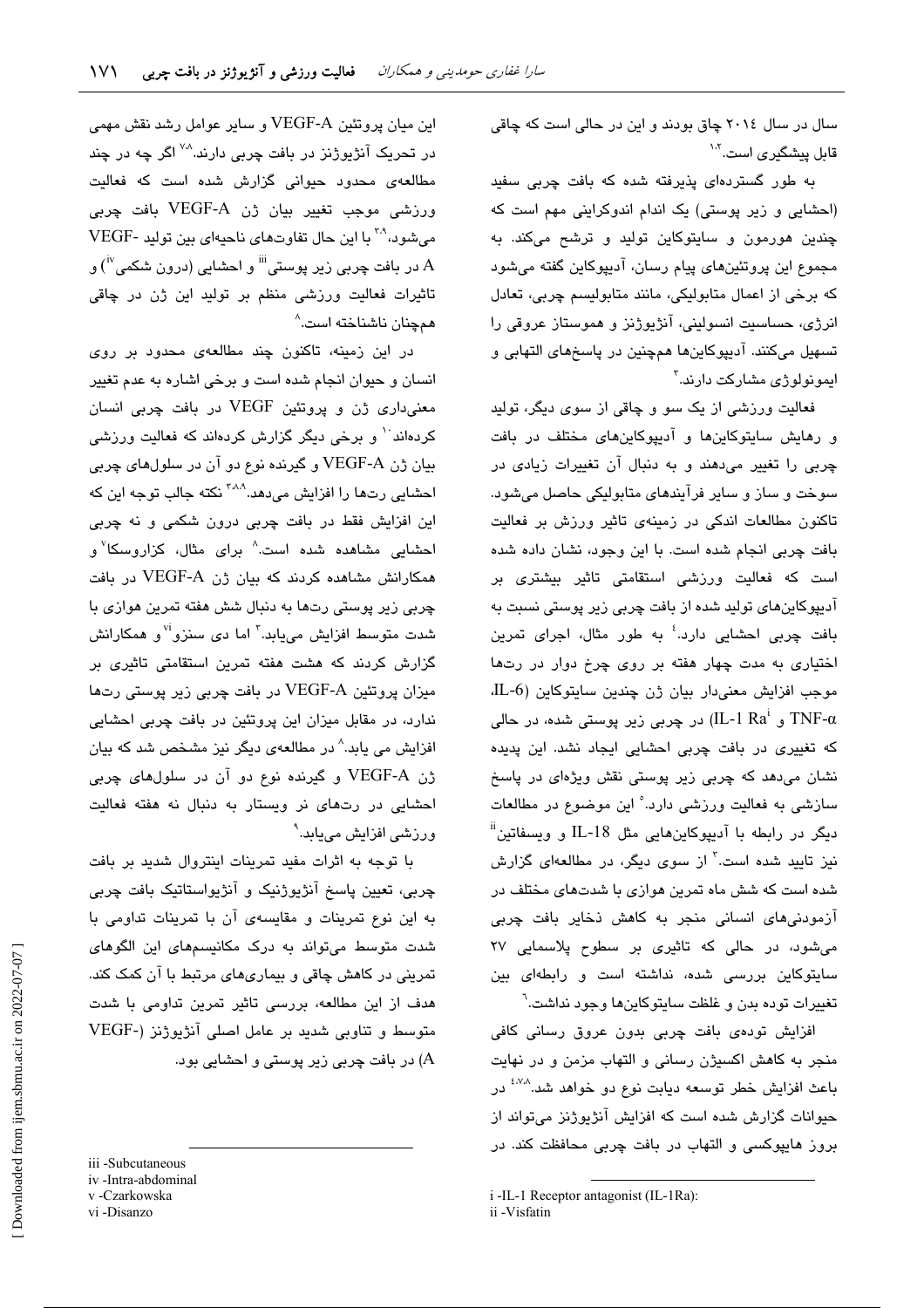## مواد و روشها

این مطالعه از نوع بنیادی و تجربی بود و جامعه مورد مطالعه رتهای صحرایی نر سالم، نژاد ویستار با وزن ٢٥٠ تا ٣٠٠ گرم بودند. اصول اخلاقی مطالعه مطابق با اصول کار با حیوانات آزمایشگاهی در دانشگاه علوم پزشکی بقیه ا… (عج) و با کد کمیتهی اخلاقی ES-124-94 رعایت شد. حجم نمونه شامل ٢٤ سر رت نر بود كه پس از دو هفته آشناسازی و سازگاری با محیط جدید به گروههای شاهد پایه (CO) (CO8w) گروه شاهد هشت هفته (CO8w) (n=٦). گروه فعالیت ورزشی تداومی شدت متوسط (n=٦) و تمرین ورزشی تناوبی شدید (HIIT) (n=٦) تقسیم شدند. همه رت-ها در شرایط کنترل شدهی محیطی با میانگین دمای ۲+۲۲ درجه سانتیگراد، چرخه روشنایی-تاریکی ۱۲:۱۲ ساعت و با دسترسمی آزاد به آب و غذای ویژهی رت نگهداری شدند. گروه CO در شروع مطالعه کشته و بافت چربی زیر پوستی و احشایی آنها برداشته شد و گروه CO8w همزمان با گروههای فعالیت ورزشی به مدت ۸ هفته نگهداری شدند. به منظور کاهش استرس و همچنین آشنایی با دویدن روی تردمیل، رتهای گروه فعالیت ورزشی در یک برنامه تمرینی به مدت ۲ هفته (٦ جلسه) با سرعت ۱۰ تا ۲۰ متر در دقیقه و مدت زمان ده دقیقه شرکت کردند.

پروتکل تمرین استقامتی تداومی و تناوبی شدید بر اساس مطالعات قبلی و طبق اصل اضافه بار طراحی و به مدت ۸ هفته و هر هفته ٥ جلسه اجرا شد.<sup>۱٬۱٬۲</sup> در پروتکل تمرین استقامتی هفته به هفته سرعت (۱۵ تا ۳۰ متر در دقیقه و معادل ٥٠ تا ٧٥ درصد حداكثر اكسيژن مصرفي) و مدت (١٥ تا ٦٠ دقيقه) دويدن بر روى تردميل به تدريج افزايش يافت. همچنين پروتكل فعاليت ورزشي HIIT مطابق با اصول تمرین طراحی و اجرا شد.'' در این پروتکل ٤ تا ٨ تناوب یک دقيقهاى فعاليت شديد با سرعت ٢٨ تا ٥٥ متر بر دقيقه (تقریباً معادل ۷۰ تا ۱۰۰ درصد حداکثر اکسیژن مصرفی) و ۳ تا ۷ تناوب یک دقیقهای فعالیت آهسته با سرعت ۱۲ تا ۳۰ متر در دقیقه (تقریباً معادل ٥٠ تا ٧٠ درصد حداکثر اکسیژن مصرفی) اجرا شد. در ابتدا و انتهایی برنامهی تمرینی، رتهای هر دو گروه به ترتیب ٥ و ٣ دقیقه گرم کردن و سردن کردن را نیز انجام دادند. شیب دستگاه تردمیل در کل زمان اجرای پروتکل تمرین بر روی صفر درجه تنظیم شده

بو د.

٤٨ ساعت پس از آخرين جلسهى تمرين و پس از ١٢ ساعت ناشتایی، موشها با استفاده از داروی بیهوشی زایلازین (۱۰ میلیگرم/کیلوگـــرم) و کتامین (۱۰۰ میلیگرم/کیلوگرم) به صورت تزریق درون صفاقی بیهوش شدند و بافت چربی زیر پوستی و احشایی (درون شکمی) استخراج شد و پس از شستشو در سرم فیزیولوژیک بلافاصله در نیتروژن مایع منجمد شد و جهت انجام آزمایشات سلولی ملکولی در فریزر ۸۰– نگهداری شد.

پس از استخراج کل RNA با استفاده از ترایزول، خلوص RNA با دستگاه اسپکتروفتومتر (WPA Biowave II ساخت انگلیس) اندازهگیری شد. ساخت cDNAٔ در دو Fermentase, GmBH, ) مرحله و ما استفاده از کنت Germany) انجام شد. واكنش زنجيره يليمراز "PCR) با استفاده از دستگاه LifeTechnologies,USA و كت SYBER ® Green I PCR Master Mix انجام گرفت. توالی پرایمرها از پایگاه دادهای مرکز ملی اطلاعات بیوتکنولوژی<sup>iii</sup> (NCBI) تهیه شد و سپس طراحی پرایمرها*ی* زن VEGF با استفاده از برنامههای Primer 3 .preprimer و oligo online برای انجام شد.

از روش  $2^{-\Delta\Delta C T}$  برای بررسی بیان کمی– نسبی ژن VEGF استفاده شد. تمام تجزيه و تحليلها به طور مجزا برای گروههای نمونه انجام شد.

Relative fold change in gene expression =  $2^{\triangle \triangle C}$  $\Delta CT$  = CT target gene – CT reference gene  $\Delta \Delta CT = \Delta CT$  test sample –  $\Delta CT$  Control sample

تحلیلهای آماری با استفاده از نرمافزار SPSS.20 و در سطح معنیداری کمتر از ۰/۰٥ انجام شد. به دلیل برقرار نبودن فرض همگنی واریانسها از آزمونهای آماری غیر پارامتریک کروسکال والیس (Kruskal-Wallis) و آزمون من ویتنی (Mann-Whitney) برای مقایسهی بین گروهی استفاده شد.

### ىافتەھا

در جدول ۱ میانگین و انحراف معیار وزن بدن رتها در هر گروه در دو مرحلهی پایه و پیش از قربانی کردن ارائه شده است.

Downloaded from ijem.sbmu.ac.ir on 2022-07-07

i- Complementary DNA

ii -Polymerase chain reaction

iii- National Center for Biotechnology Information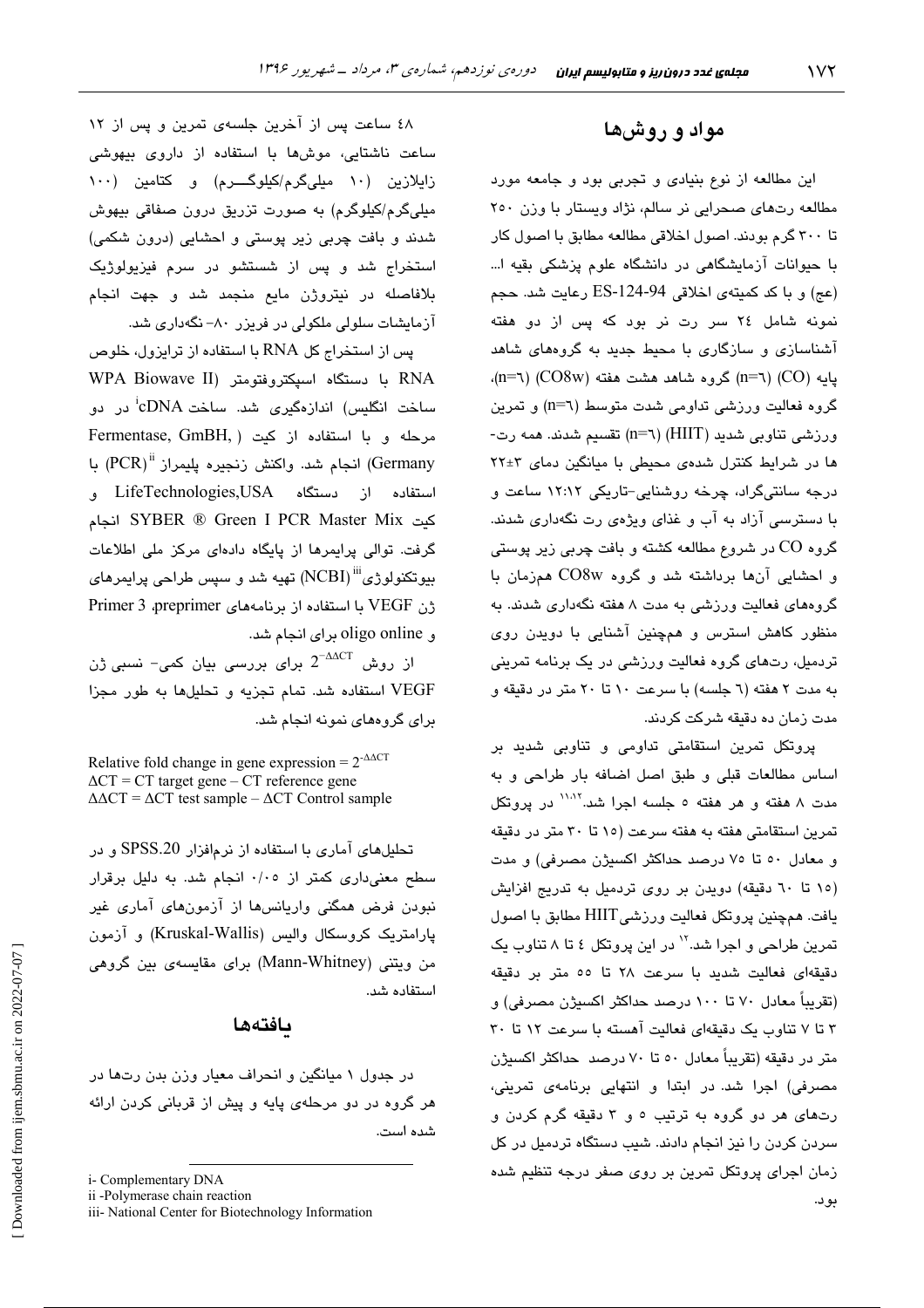| HIIT             | MICT                 | CO8W                                             | CO                | عروه   | متغد<br>◡… |
|------------------|----------------------|--------------------------------------------------|-------------------|--------|------------|
| <b>CAIA±A/TY</b> | <b>TTE/V±V/72</b>    | $\Upsilon\Upsilon\Upsilon/2\pm\Upsilon/\Upsilon$ | <b>YTV/o±J/AV</b> | پایه   | وزن بدن    |
| 701/2±11/0       | $Y\S1/\circ \pm 1.7$ | Y90/A±A/A                                        | _____             | ۸ هفته | (gr        |

جدول ۱– وزن بدن رتها در گروهها، قبل و بعد از ۸هفته

.<br>CO: گروه شاهد پایه؛ CO8W: گروه شاهد هشت هفته؛ MICT: گروه فعالیت ورزشی تداومی با شدت متوسط؛ HIIT: گروه فعالیت ورزشی تناوبی شدید.

۸ هفته تمرین تداومی استقامتی و تناوبی شدید منجر به افزایش معنی،دار بیان ژن VEGF بافت چربی زیر پوستی نسبت به گروههای کنترل شد (نمودار ۱، ۰۵-<P)، با این

تفاوت که تمرینات تناوبی شدید اثر افزایشی به مراتب بیشتری بر بیان این ژن داشتند، هر چند این تفاوت بین دو الگوی تمرین از نظر آماری معنیدار نبود (P≥·/۰٥).



نمودار ۱- میانگین و بیان ژن VEGF بافت چربی زیر پوستی.

شقاوت معنیدار در سطح ۲/۰۰-P≦ نسبت به گروه شاهد پایه، † تفاوت معنیدار در سطح ۲/۰۰-P≦ نسبت به گروه شاهد ۸ هفته.

در مقابل، تفاوت معنى دارى در بيان ژن VEGF بافت چربی احشایی پس از دو مداخلهی تمرین ورزشی و همچنین

تفاوت معنیداری بین دو گروه تمرینی مشاهده نشد (نمودار  $\cdot$  ۲، ه $\cdot$ /۰ $\leq$  ۹).



نمودار ۲- تغییرات بیان ژن VEGF در بافت چربی احشانی.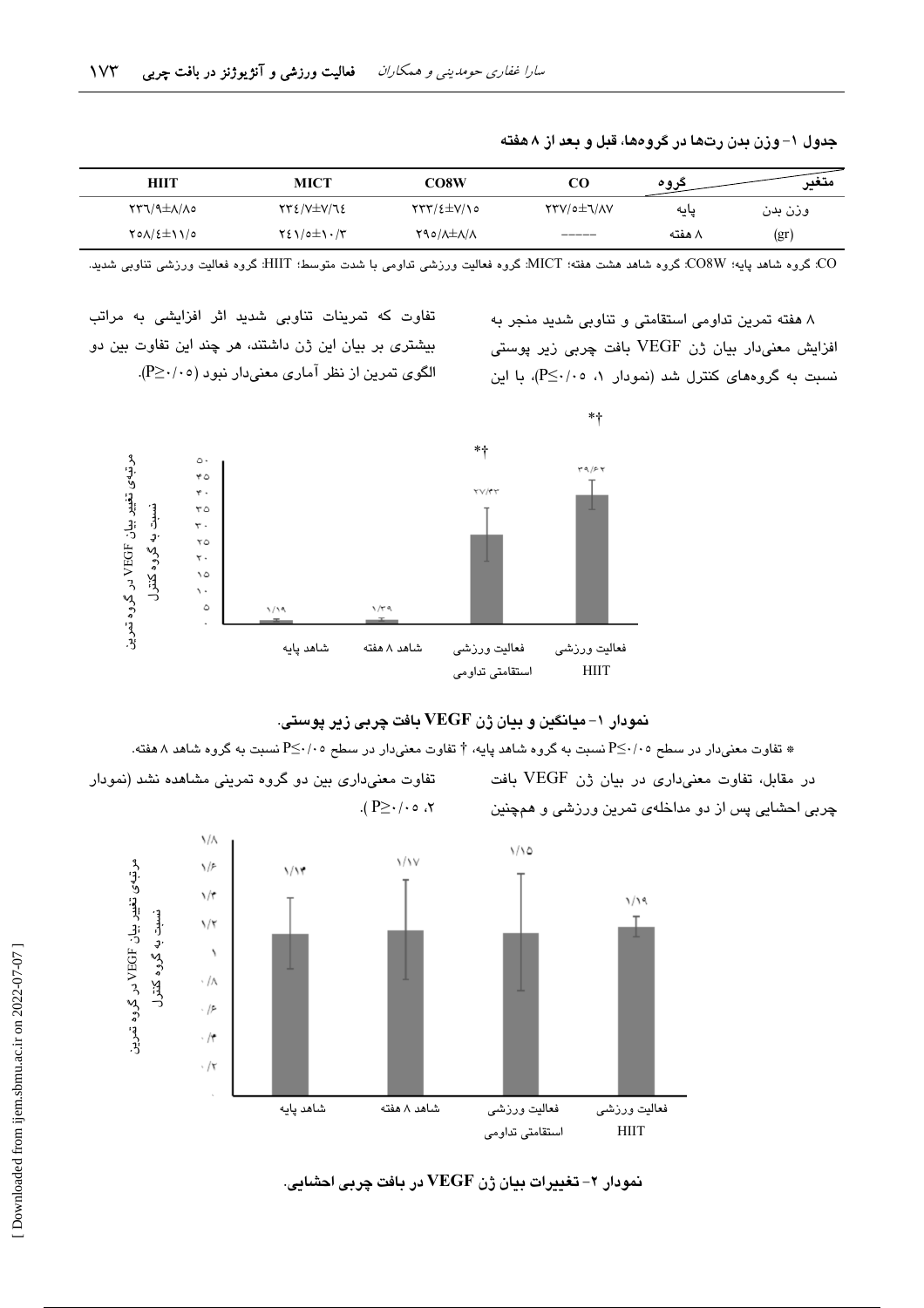### بحث

یافتههای پژوهش حاضر حاکی از افزایش معنیداری بیان ژن VEGF در بافت چربی زیر پوستی پس از هر دو نوع تمرین تداومی با شدت متوسط و تناوبی شدید و عدم تفاوت معنیداری در بیان ژن VEGF در بافت چربی احشایی است. تاکنون در پژوهشهای محدودی اثر فعالیت ورزشی بر آنژیوژنز بافت چربی زیر پوستی و احشایی مورد بررسی قرار گرفته است. موافق با نتایج حاصل از این مطالعه، کزاروسکا<sup>۱</sup> و همکارانش گزارش کردند که شش هفته هفته تمرین هوازی با شدت متوسط باعث افزایش بیان ژن .<br>VEGF-A در بافت چربی زیر پوستی رتها میشود، هر چند میزان پروتئین VEGF-A تغییری نداشته است.<sup>۲</sup> در مقابل، نتایج مطالعهی دی سنزو<sup>ii</sup> و همکارانش برعکس نتایج حاصل از مطالعهی حاضر، نشان میدهد که هشت هفته تمرین استقامتی دویدن روی تردمیل در رتها تاثیری بر میزان پروتئین VEGF-A در بافت چربی زیر پوستی ندارد، در حالی که میزان این پروتئین در بافت چربی احشایی افزایش می<sub>ع</sub>ابد.<sup>۸</sup> علاوه بر این، در مطالعهی دیگر نیز مشخص شد که ۹ هفته فعالیت ورزشی در رتهای نر ويستار باعث افزايش بيان ژن VEGF-A و گيرنده نوع دو آن در سلولهای چربی احشایی میشود.<sup>۹</sup>

در مقایسهی بین فعالیت متابولیکی و آنژیوژنیکی بافت چربی در نواحی مختلف بدن نتایج متناقض و اندکی وجود دارد. در مطالعهای گزارش شده است که فعالیت ورزشی ترجيحاً بر تغيير سطوح VEGF و متابوليسم لاكتات در بافت چربی احشایی اثر دارد و از این موضوع حمایت میکند که ممکن است چربی احشایی در مقایسه با چربی زیر پوستی به لحاظ متابولیکی فعالتر باشد.^ اما در مقابل، نشان داده شده است که تمرین استقامتی تاثیر بیشتری بر آدیپوکاینهای تولید شده از بافت چربی زیر پوستی نسبت به بافت چربی احشایی دارد.<sup>؛</sup> به طور مثال، اجرای تمرین اختیاری به مدت چهار هفته بر روی چرخ دوار در رتها موجب افزایش معنیدار بیان ژن چندین سایتوکاین (L-6 TNF-α و IL-1 Ra) در چربی زیر پوستی شده است، در حالی که تغییری در بافت چربی احشایی ایجاد نشده است. این پدیده نشان میدهد که چربی زیر پوستی نقش ویژهای

در پاسخ سازشی به فعالیت ورزشی داشته باشد. ْاین موضوع در مطالعات دیگر در رابطه با آدیپوکاین های مثل IL-18 و ويسفاتين نيز تاييد شده است.<sup>۲</sup> علاوه بر اين، رژيم غذایی و نمایهی تودهی بدن نیز بر آنژیوژنز بافت چربی تاثیر گذارند. مطالعات حیوانی نشان دادهاند که چاقی ناشی از رژيم غذايي موجب افزايش سطوح ژن VEGF-A در بافت چربی احشایی میشود.<sup>؛</sup> در مطالعات انسانی، نشان داده شده است که آزمودنی های چاق سطوح ژن VEGF-A کمتر*ی* در بافت چربی زیر پوستی شکمی داشتند<sup>۱۲</sup> و در افراد چاق با نمایهی تودهی بدنی بالاتر، میزان رهایش از بافت چربی کمتر بود. $^{16}$  VEGF-A

تغییر در فرآیند آنژیوژنز به صورت بالقوه میتواند تکامل بافت چربی را تسریع و یا مختل کند؛ بنابراین میتوان به این موضوع به عنوان یک روش درمانی نوین برای جلوگیری و درمان چاقی نگاه کرد.<sup>۱</sup>° براساس یافتههای مطالعات اخیر پیشنهاد شده است که الگوهای مختلف تمرینات ورزشی به عنوان یک استرس فیزیولوژیک میتوانند در تنظیم آنژیوژنز بافت چربی اثرگذار باشند.<sup>^</sup>″ چنانچه ورزش و الگوهای خاص فعالیت بدنی بتوانند در تحریک و یا مهار آنژیوژنز اثر بخش باشند، میتوانند به عنــــوان یک رویکرد نوین غیردارویی در تنظیم رشد بافت چربی ایفای نقش کنند. در این راستا، اندازهگیری بیان ژنها عوامل اصلــــی تنظیمکننده آنژیوژنز بافت چربی میتـــــواند مفید باشد. مطالعات نشان دادهاند که بافت چربی حاوی مقادیسو چشمگیری از عوامل رشــــدی از جمله VEGF و -PDGF BB است. همچنین گزارش شده است که همبستگی معنی داری بین نمایهی تودهی بدن و حضــور و رهایش -TGF در بافت چربی زیر پوستـــی وجود دارد و این عامـــــل  $\beta1$ بر متابولیســـم سلولهای چربی تاثیرگـــــذار است و به طور بالقوه تمايزپذيرى سلول هـــــاى پيش ســاز چربــــی به سلولهای چــربی و همچنین آدیپوژنز را مهــــار مىكند.<sup>۳</sup> علاوه بر اين، VEGF موجب افـــــزايش آنژیوژنــــز در بافت چـــــربی تازه تشکیل شـــــده می شعود، که در اصطلاح به این فرآیند آدیپوژنتز اطلاق مىشىسود. ھمچنيىن انسىسداد گيىسىرندە ۷ VEGFR2) VEGF) تشكيـــــل بافت چربـــــــي در چاقي ناشــــــــی از تغذیـــــــه را محــــــدود میکند.<sup>۲</sup> مکانیــــزم پایهی افــزایش بیان ژن VEGF ناشناخته است. گــزارش شده است كه بيان اين ژن توســـط عامـــل القـاء

i- Czarkowska

ii -Disanzo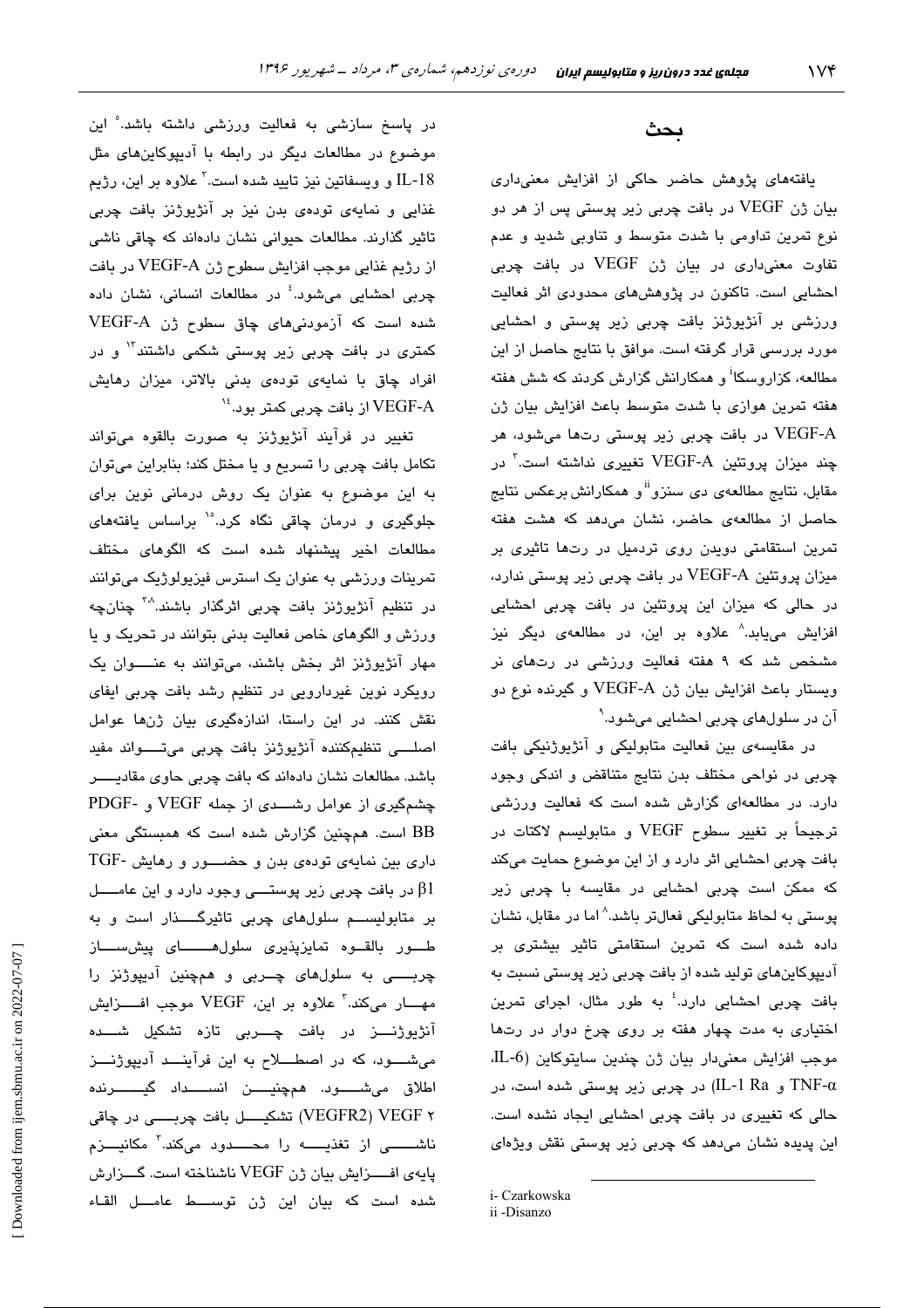هاییــــوکسی-۱ HIF-1') افزایش میبابد. به نظر می رسد تحریککننده اصلی افزایشIHF-1، هایپوکسی بافت باشد.<sup>۳</sup> علاوه بر این، مشخص شده است که عوامل دیگری به غیر هاییوکسی میتوانند مسئول افزایش HIF-1 در بافتها باشند. همچنین ممکن است عوامل مسئول افزایش بیان mRNA عوامل رشد، از بافتهای دیگر به غیر از بافت چربی منشاء گرفته باشند و به شیوهی اندوکراین به بافت هدف برسند. به طور مثال، گزارش شده است که بیان VEGF mRNA در يافت چربي توسط استدهاي چرب آزاد  $^7$ و اینترلوکین ٦ (IL-6) القاء می شود.

وقتی که بافت چربی افزایش مییابد، اما خون رسانی متناسب یا آن افزایش نمی،باید، یافت دچار هایپوکسی میشود. در چاقی، متابولیسم سلولهای چربی به سمت سوخت و ساز بی هوازی پیش میرود، که با افزایش تولید لاكتات همراه است. از این رق سطوح لاكتات در كنار عوامل دیگر به عنوان شاخص هایپوکسی بافت چربی تلقی می،شوند.<sup>^ۀ</sup> در جوندگان، لاکتات بافت چربی احشایی با ڇاقي افزايش و يا محدوديت کالر*ي* کاهش مي،پايد.<sup>٤</sup> پيشنهاد شده است که فقدان اکسیژن در سلولهای چربی یک مکانیزم مهم التهاب مزمن در بافت چربی در زمان چاقی در انسان و حيوان تلقي مي شود.<sup>^^</sup> جالب اين كه، در دو مطالعهي انساني گزارش شده است که در مقایسه با افراد لاغر، افراد چاق مصرف اکسیژن کمتری در بافت چربی دارند.^ کاهش لاکتات میتواند در نتیجه بهبود جریان خون بافت چربی و یا افزایش مصرف اکسیژن به واسطه بهبود بیوژنز سلولهای چربی اتفاق بیفتد. علاوه بر این، تایید شده است که فعالیت ورزشی جريان خون بافت چربي را افزايش مي دهد و همچنين باعث افزايش بيان ژن PGC-1α تنظيمكننده اصلى بيوژنز مبتوکندری، در بافت چربی رت میشود. <sup>^</sup>

اوکاوارا<sup>ا</sup> و همکارانش در مقالهی مروری تحلیلی به مرور یافتهها در خصوص اثر ورزش بر چربی احشایی پرداختند و به این نتیجه رسیدند که از مجموع ۵۸۲ نفر آزمودنی بررسی شده، تعداد ٤٢٥ نفر دچار اختلالات متابوليكي بودند و با کنار گذاشتن این تعداد مشاهده کردند که شدت ورزش هوازی پر اساس MET" یا درصد کاهش چربی احشابی ارتباط معنی داری دارد (r=۰/۷٥). در این مطالعه عنوان شد ارتباط معنیداری بین کاهش وزن و کاهش چربی احشایی وجود دارد، هر چند که کاهش چربی احشابی میتواند بدون کاهش وزن رخ دهد. این محققین پیشنهاد کردند که ورزش هوازی در حدود ۱۰ MET اور هفته مانند ورزش راه رفتن سریع، دوبدن و استفاده از ارگومتر برای کاهش چربی احشایی مورد نیاز است؛ چرا که ارتباط وابسته به مقدار<sup>iii</sup> ورزش هوازی و کاهش چربی احشایی در افراد چاق بدون اختلالات متابولیک وجود دارد. ``

در مجموع، باید توجه داشت که VEGF تنها یک تنظیمکنندهی آنژیوژنز در بافت چربی است و در این مطالعه تنها این عامل اندازهگیری شده است و همان طور که اشاره شد، در فرآیند آنژیوژنز بافت چربی چندین پروتئین تحریکی و مهاری مشارکت دارند که برای روشن شدن این موضوع احتیاج به مطالعات بیشتری است. تاکنون پژوهشی در زمینهی مقایسهی اثر فعالیت ورزشی HIIT و تمرین تداومی استقامتی بر بیان ژنهای آنژیوژنیکی در بافت چربی انجام نشده است. با این وجود، با توجه به نتایج حاصل از این مطالعه و مطالعات نزدیک به پژوهش حاضر، می توان پیشنهاد کرد که میزان اثرگذاری ورزش بر آنژیوژنز بافت چربی وابسته به شدت ورزش است تا اینکه به مدت ورزش مربوط باشد.

iv-Dose-dependent releation

#### **References**

- WHO. Health topics Obesity 2016 [Available from: 1. URL: http://www.who.int/topics/obesity/en./
- 2. WHO. Obesity and overweight Updated June 2016 [Fact sheet 2016] Available from: URL: http://www.who.int/mediacentre/factsheets/fs311/en./
- $3.$ Czarkowska-Paczek B, Zendzian-Piotrowska M, Bartlomiejczyk I, Przybylski J, Gorski J. The influence of physical exercise on the generation of TGF-B, PDGF-

AA, and VEGF-A in adipose tissue. Eur J Appl Physiol 2011; 111: 875-81.

- $4.$ Ye J, Gao Z, Yin J, He Q. Hypoxia is a potential risk factor for chronic inflammation and adiponectin reduction in adipose tissue of ob/ob and dietary obese mice. Am J Physiol Endocrinol Metab 2007; 293: E1118-28.
- $5<sub>1</sub>$ Gollisch KS, Brandauer J, Jessen N, Toyoda T, Nayer A, Hirshman MF, et al. Effects of exercise training on subcutaneous and visceral adipose tissue in normal-and high-fat diet-fed rats. Am J Physiol Endocrinol Metab 2009; 297: E495-504.

i-Hypoxia inducible factor-1

ii- Ohkawara

iii- Metabolic equivalents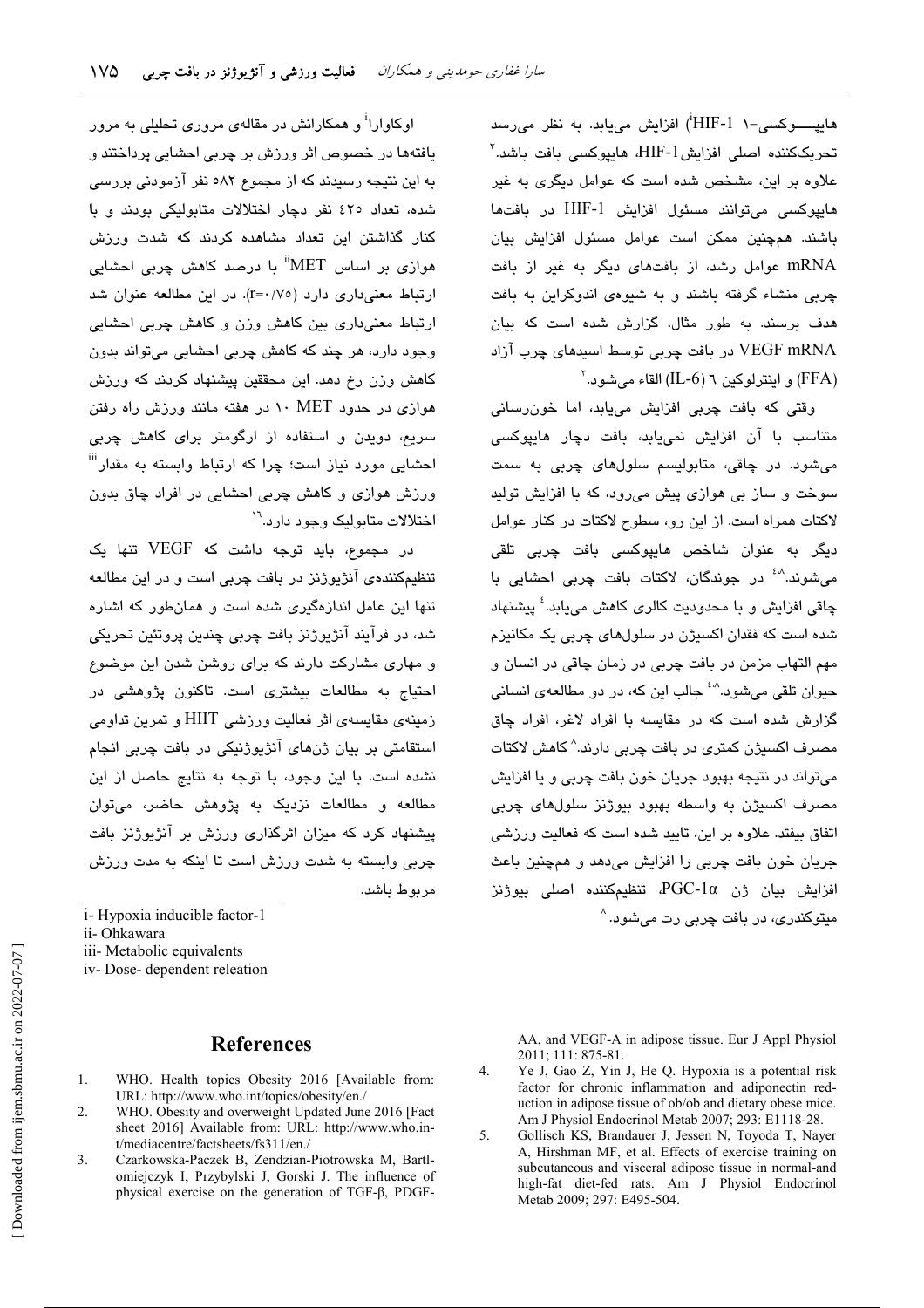- 6. Huffman KM, Slentz CA, Bales CW, Houmard JA, Kraus WE. Relationships between Adipose Tissue and Cytokine Responses to a Randomized Controlled Exercise Training Intervention. Metabolism 2008; 57: 577- 83.
- 7. Elias I, Franckhauser S, Ferré T, Vilà L, Tafuro S, Muñoz S, et al. Adipose tissue overexpression of vascular endothelial growth factor protects against diet-induced obesity and insulin resistance. Diabetes 2012; 61: 1801- 13.
- 8. Disanzo BL, You T. Effects of exercise training on indicators of adipose tissue angiogenesis and hypoxia in obese rats. Metabolism 2014; 63: 452-5.
- 9. Hatano D, Ogasawara J, Endoh S, Sakurai T, Nomura S, Kizaki T, et al. Effect of exercise training on the density of endothelial cells in the white adipose tissue of rats. Scand J Med Sci Spor 2011; 21: e115-e21.
- 10. Cullberg KB, Christiansen T, Paulsen SrK, Bruun JM, Pedersen SBnk, Richelsen Br. Effect of weight loss and exercise on angiogenic factors in the circulation and in adipose tissue in obese subjects. Obesity 2010; 21: 454- 60.
- 11. Lee Y, Min K, Talbert EE, Kavazis AN, Smuder AJ, Willis WT, et al. Exercise protects cardiac mitochondria

against ischemia-reperfusion injury. Med Sci Sports Exerc 2012; 44: 397-405.

- 12. Rahimi M, Shekarforoush S, Asgari AR, Khoshbaten A, Rajabi H, Bazgir B, et al. The effect of high intensity interval training on cardioprotection against ischemiareperfusion injury in wistar rats. EXCLI Journal 2015; 14: 237-46.
- 13. Pasarica M, Sereda OR, Redman LM, Albarado DC, Hymel DT, Roan LE, et al. Reduced adipose tissue oxygenation in human obesity. Diabetes 2009; 58: 718- 25.
- 14. Fain JN, Madan AK, Hiler ML, Cheema P, Bahouth SW. Comparison of the release of adipokines by adipose tissue, adipose tissue matrix, and adipocytes from visceral and subcutaneous abdominal adipose tissues of obese humans. Endocrinology 2004; 145: 2273-82.
- 15. Christiaens V, Lijnen HR. Angiogenesis and developpment of adipose tissue. Mol Cell Endocrinol 2010; 318:  $2 - 9$
- 16. Ohkawara K, Tanaka S, Miyachi M, Ishikawa-Takata K, Tabata I. A dose–response relation between aerobic exercise and visceral fat reduction: systematic review of clinical trials. Int J Obes 2007; 31: 1786-97.